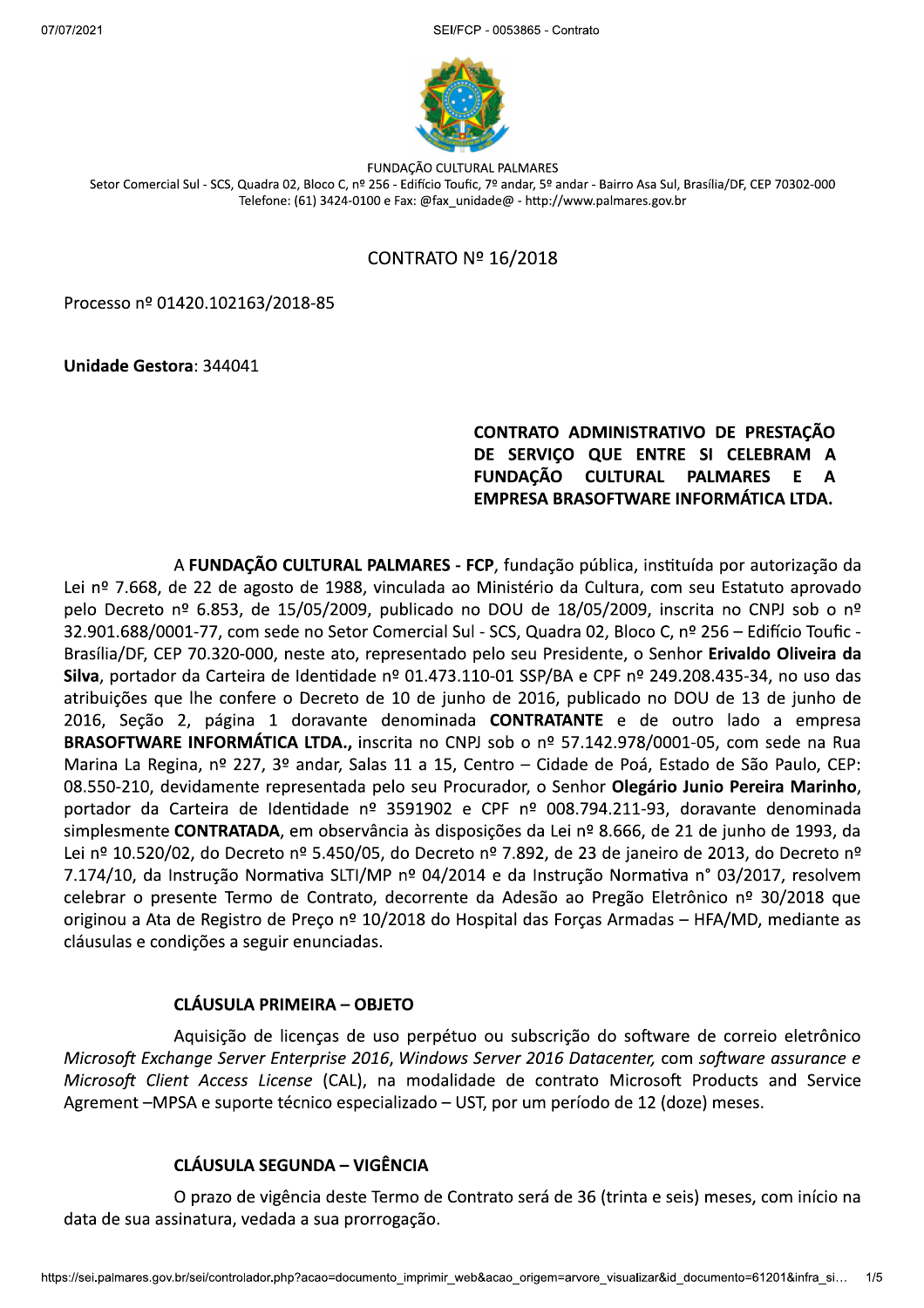# **CLÁUSULA TERCEIRA - PREÇO**

O valor do presente Termo de Contrato é de R\$ 268.240,00 (duzentos e sessenta e oito mil e duzentos e quarenta reais).

Parágrafo Único. No valor acima estão incluídas todas as despesas ordinárias diretas e indiretas decorrentes da execução do objeto, inclusive tributos e/ou impostos, encargos sociais, trabalhistas, previdenciários, fiscais e comerciais incidentes, taxa de administração, frete, seguro e outros necessários ao cumprimento integral do objeto da contratação.

# CLÁUSULA QUARTA - DOTAÇÃO ORCAMENTÁRIA

As despesas decorrentes desta contratação estão programadas em dotação orçamentária própria, prevista no orçamento da União, para o exercício de 2018, na classificação abaixo:

> Gestão/Unidade: 344041/34208 PE: 000174 Fonte: 0100 PTRES: 109802 Elemento de Despesa: 449040 PI: 18M10204PAA

# **CLÁUSULA QUINTA - PAGAMENTO**

O prazo para pagamento à CONTRATADA e demais condições a ele referentes encontramse definidos no Termo de Referência.

### **CLÁUSULA SEXTA - REAJUSTE**

O preço é fixo e irreajustável.

### **CLÁUSULA SÉTIMA - REGIME DE EXECUÇÃO DOS SERVICOS**

O regime de execução dos serviços a serem executados pela **CONTRATADA**, os materiais que serão empregados pela CONTRATANTE são aqueles previstos no Termo de Referência.

# CLÁUSULA OITAVA - - OBRIGAÇÕES DA CONTRATANTE E DA CONTRATADA

As obrigações da CONTRATANTE e da CONTRATADA são aquelas previstas no Termo de Referência.

### **CLÁUSULA NONA - DAS SANCÕES ADMINISTRATIVAS**

As sanções relacionadas à execução do contrato são aquelas previstas no Termo de Referência.

# CLÁUSULA DÉCIMA - DA RESCISÃO

O presente Termo de Contrato poderá ser rescindido nas hipóteses previstas no art. 78 da Lei nº 8.666, de 1993, com as consequências indicadas no art. 80 da mesma Lei, sem prejuízo da aplicação das sanções previstas no Termo de Referência.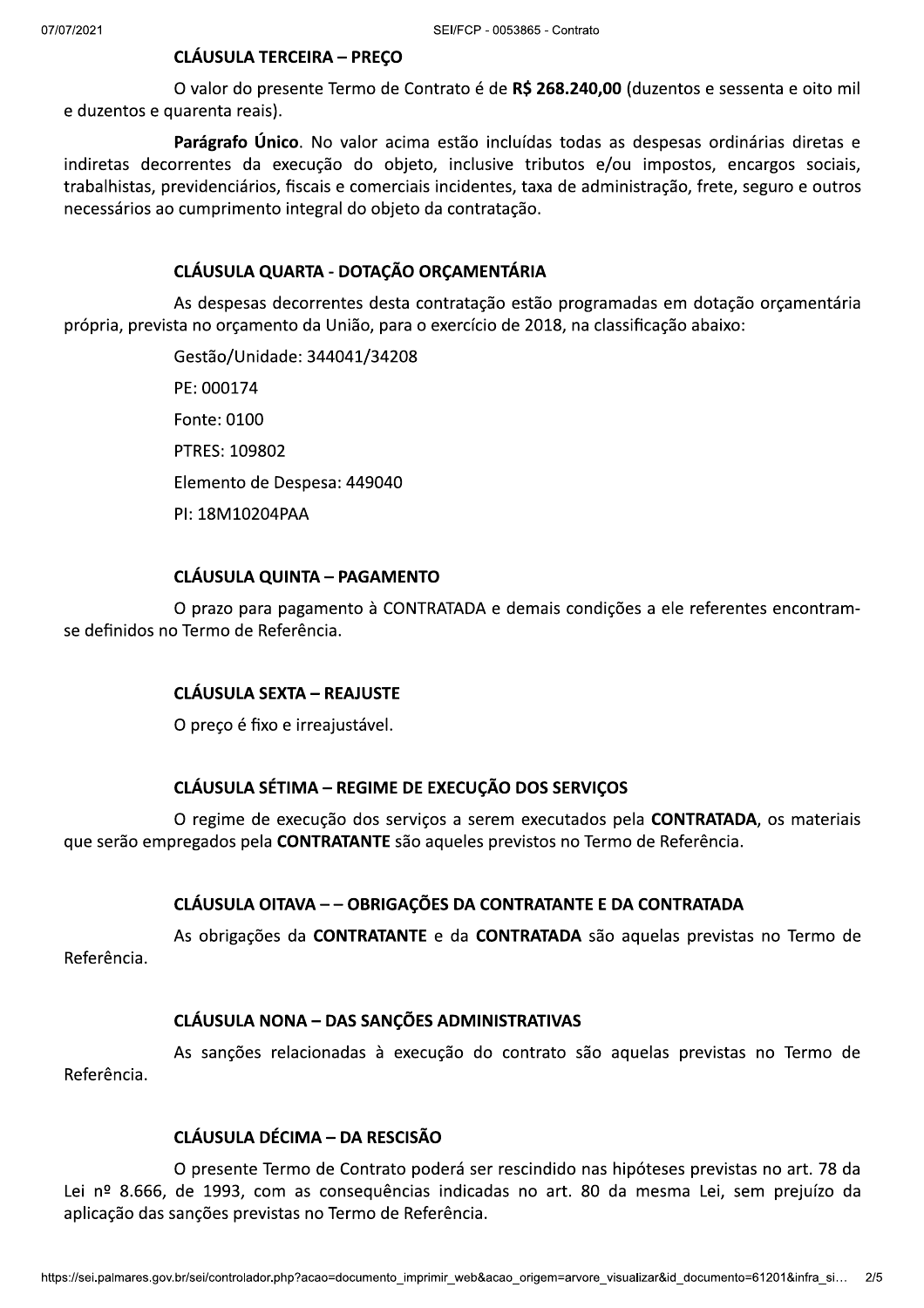§ 1º Os casos de rescisão contratual serão formalmente motivados, assegurando-se à **CONTRATADA** o direito à prévia e ampla defesa.

§ 2º A CONTRATADA reconhece os direitos da CONTRATANTE em caso de rescisão administrativa prevista no art. 77 da Lei nº 8.666, de 1993.

§ 3º O termo de rescisão, sempre que possível, será precedido:

a) Balanço dos eventos contratuais já cumpridos ou parcialmente cumpridos;

b) Relação dos pagamentos já efetuados e ainda devidos;

c) Indenizações e multas.

#### **CLÁUSULA DÉCIMA PRIMEIRA - VEDAÇÕES**

#### $\acute{F}$  vedado à **CONTRATADA**:

a) Caucionar ou utilizar este Termo de Contrato para qualquer operação financeira;

b) Interromper a execução dos serviços sob alegação de inadimplemento por parte da **CONTRATANTE**, salvo nos casos previstos em lei.

### CLÁUSULA DÉCIMA SEGUNDA - GESTÃO E FISCALIZAÇÃO CONTRATUAL

Para o acompanhamento e a fiscalização da execução do contrato será designado representante da FCP, nos termos do art. 67 Lei nº 8.666/93, que se responsabilizará pelo registro de todas as ocorrências relacionadas com a execução e determinará o que for necessário à regularização de falhas ou defeitos observados.

§ 1º A fiscalização de que trata o item anterior não exclui nem reduz a responsabilidade da licitante vencedora, inclusive perante terceiros, por qualquer irregularidade, ainda que resultante de imperfeições técnicas, vícios redibitórios, ou emprego de material inadequado ou de qualidade inferior e. na ocorrência desta, não implica em corresponsabilidade da CONTRATANTE ou de seus agentes, em conformidade com o art. 70 da Lei nº 8.666/93.

§ 2º O contrato será conduzido pelos seguintes atores da CONTRATANTE:

a) Fiscal Técnico do Contrato - Servidor representante da Área de Tecnologia da Informação, indicado pela autoridade competente dessa área para fiscalizar tecnicamente o contrato.

b) Fiscal Administrativo do Contrato - Representante da área administrativa, indicado formalmente pela autoridade competente dessa área para fiscalizar o contrato quanto aos aspectos administrativos.

c) Fiscal Requisitante do Contrato - Servidor representante da Área Requisitante da Solução, indicado pela autoridade competente dessa área para fiscalizar o contrato do ponto de vista funcional da Solução de Tecnologia da Informação.

d) Gestor do Contrato - Servidor com atribuições gerenciais, designado para coordenar e comandar o processo de gestão e fiscalização da execução contratual, indicado por autoridade competente.

 $§ 3^{\circ}$ A CONTRATADA deverá nomear o seguinte ator para representá-la junto à **CONTRATANTE:** 

a) Preposto/Representante Legal - Representante da CONTRATADA, responsável por acompanhar a execução do contrato e atuar como interlocutor principal junto à CONTRATANTE, incumbido de receber, diligenciar, encaminhar e responder as principais questões técnicas, legais e administrativas referentes ao andamento contratual.

# **CLÁUSULA DÉCIMA TERCEIRA - CASOS OMISSOS**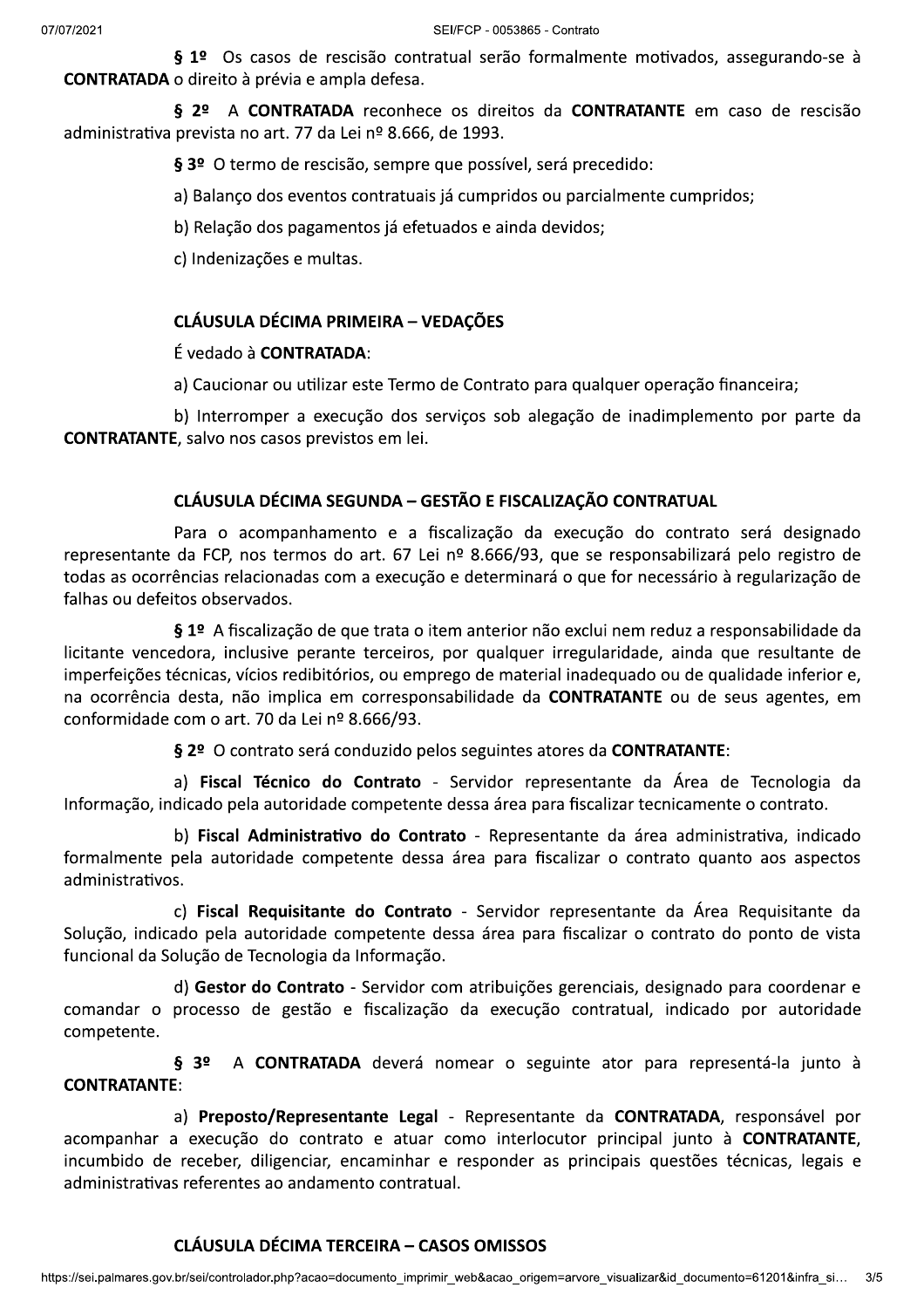Os casos omissos serão decididos pela **CONTRATANTE**, segundo as disposições contidas na Lei nº 8.666, de 1993, na Lei nº 10.520, de 2002 e demais normas federais aplicáveis e, subsidiariamente, segundo as disposições contidas na Lei nº 8.078, de 1990 – Código de Defesa do Consumidor – e normas e princípios gerais dos contratos.

### CLÁUSULA DÉCIMA QUARTA - DA PUBLICAÇÃO

Incumbirá à **CONTRATANTE** providenciar a publicação deste instrumento, por extrato, no Diário Oficial da União, no prazo previsto na Lei nº 8.666, de 1993.

# CLÁUSULA DÉCIMA QUINTA - DO FORO

A **CONTRATANTE** elege o foro da Cidade de Brasília, onde está localizada a sede da CONTRATANTE, para dirimir quaisquer dúvidas originadas do presente Termo de Contrato, com renúncia expressa a qualquer outro, por mais privilegiado que seja.

E, por assim estarem justas e acertadas, foi lavrado o presente CONTRATO e disponibilizado por meio eletrônico através do Sistema Eletrônico de Informações - SEI da Fundação Cultural Palmares, nos termos da Lei nº 12.527, de 18 de novembro de 2011, regulamentada pelo Decreto nº 7.724, de 16 de maio de 2012 e do Decreto nº 8.539, de 8 de outubro de 2015 e demais normativas complementares, o qual, depois de lido e achado conforme, vai assinado pelas partes.

> (assinatura eletrônica) Erivaldo Oliveira da Silva Pela CONTRATANTE

(assinatura eletrônica) Olegário Junio Pereira Marinho Pela CONTRATADA



Documento assinado eletronicamente por Olegario Junio Pereira Marinho, Usuário Externo, em 05/12/2018, às 18:42, conforme horário oficial de Brasília, com fundamento no art. 6º, § 1º, do Decreto nº 8.539, de 8 de outubro de 2015.



Documento assinado eletronicamente por Erivaldo Oliveira da Silva. Presidente, em 06/12/2018, às 16:36, conforme horário oficial de Brasília, com fundamento no art. 6º, § 1º, do Decreto nº 8.539, de 8 de outubro de 2015.

nticidade deste documento pode ser conferida no site<br><u>sei palmares.gov.br/sei/controlador\_externo.php?</u><br><u>locumento\_conferir&id\_orgao\_acesso\_externo=0</u>, informando o código verificador **0053865** e<br>go CRC **4B5CAFF5**.<br>control A autenticidade deste documento pode ser conferida no site http://sei.palmares.gov.br/sei/controlador externo.php? acao=documento\_conferir&id\_orgao\_acesso\_externo=0, informando o código verificador 0053865 e o código CRC 4B5CAFF5.